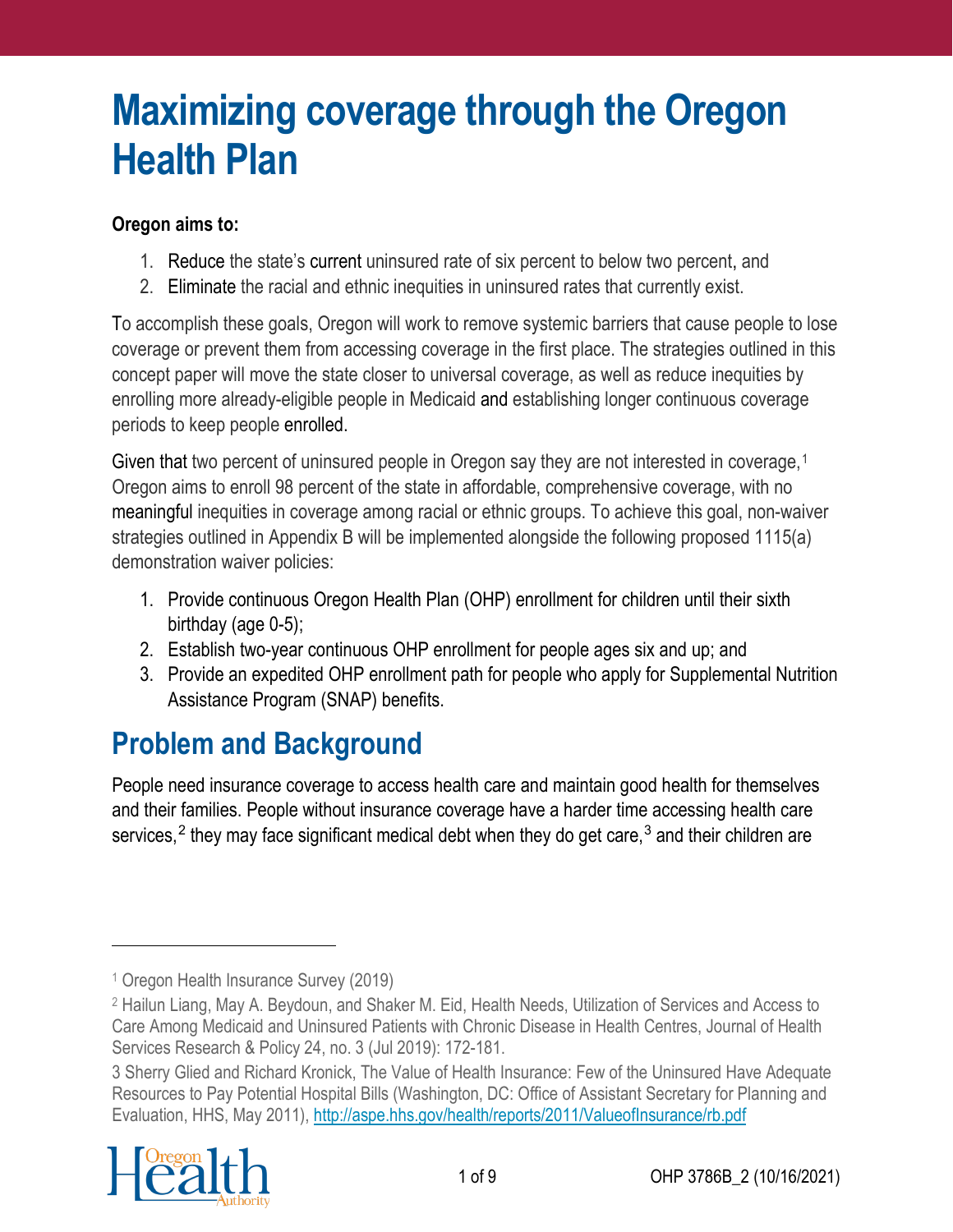less likely to access pediatric preventive care than their Medicaid-covered peers.[4](#page-1-0) They are also more likely to delay needed care, which can lead to worse health outcomes and increase their need for higher intensity care, resulting in higher overall costs for the health care system.<sup>[5](#page-1-1), [6](#page-1-2)</sup>

Despite significant coverage expansion since the Affordable Care Act (ACA) and Oregon's existing 1115(a) demonstration were implemented, too many people in Oregon still lack insurance coverage. The statewide uninsured rate has remained near 6 percent since the ACA expansion in 2014. Importantly, uninsured rates among some communities of color and Tribal communities are twice as high (see Figure 1).<sup>[7](#page-1-3)</sup> Such inequities reflect that our systems are structured to benefit dominant racial groups. To reach our goal of eliminating health inequities by 2030, Oregon must remove the structural barriers that are causing unequal access to coverage.

#### **Figure 1**

#### **Communities of color are more likely to be uninsured**.



#### *Data source: Oregon Health Insurance Survey (2019)*

Immigration status continues to prevent people from obtaining health insurance, accounting for some of these inequities. With the passage of Cover All Kids (2017) and Cover All People (2021), the Oregon Legislature has demonstrated a firm commitment to investing state funds in extending comprehensive coverage to people in Oregon currently ineligible for Medicaid due to

[https://pediatrics.aappublications.org/content/140/6/e20170953.](https://pediatrics.aappublications.org/content/140/6/e20170953)

<span id="page-1-3"></span><sup>7</sup> Oregon Health Insurance Survey, 2019



<span id="page-1-0"></span><sup>4</sup> Maya Venkataramani et al., "Spillover Effects of Adult Medicaid Expansions on Children's Use of Preventive Services," Pediatrics, December 2017,

<span id="page-1-1"></span><sup>5</sup> KFF analysis of the 2019 National Health Interview Survey. [https://www.kff.org/uninsured/issue-brief/key](https://www.kff.org/uninsured/issue-brief/key-facts-about-the-uninsured-population/view/footnotes/#footnote-494622-13)[facts-about-the-uninsured-population/view/footnotes/#footnote-494622-13](https://www.kff.org/uninsured/issue-brief/key-facts-about-the-uninsured-population/view/footnotes/#footnote-494622-13)

<span id="page-1-2"></span><sup>6</sup> Cesar I. Fernandez-Lazaro, et al., "Medication Adherence and Barriers Among Low-Income, Uninsured Patients with Multiple Chronic Conditions," Research in Social and Administrative Pharmacy 15, no. 6 (June 2019): 744-753.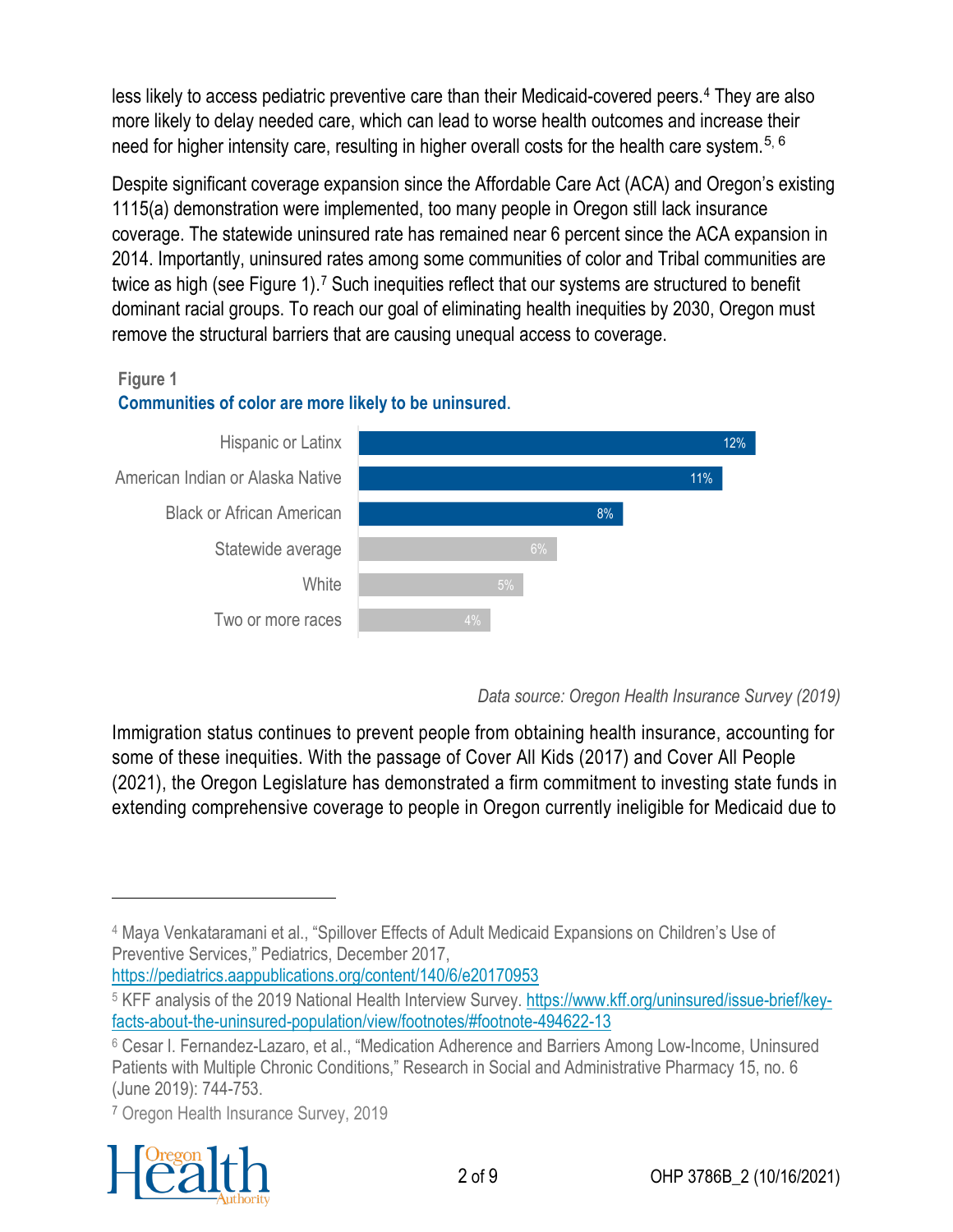immigration status.<sup>[8,](#page-2-0)[9](#page-2-1)</sup> However, without more sustainable and inclusive programs, people who are undocumented and uninsured face language, cultural, fear-based and other barriers to accessing coverage and care.[10](#page-2-2) Oregon seeks to address these barriers by expanding upon current culturally appropriate outreach and education efforts to connect people to state-based or Medicaid coverage depending on their circumstances, and to ensure they can access health care services when needed.

Most uninsured people in Oregon are eligible for Medicaid or Marketplace coverage. Analysis of the Oregon Health Insurance Survey (OHIS) reveals the following:

**More than one-third of uninsured people in Oregon reported that "lost OHP coverage" was a reason for being uninsured.**[11](#page-2-3) Oregon Health Insurance Survey data suggests that many uninsured people in Oregon may still be eligible for OHP even when they lose OHP coverage, and as a result may re-enroll within a year or two.

Job loss (23%), not being able to afford employer-based coverage (20%), reduced work hours making them ineligible for job-based coverage (12%), and that an employer stopped offering coverage (7%) are other leading reasons for being uninsured.

**Approximately 78% of uninsured people in Oregon are likely eligible for OHP or for subsidized coverage on the Oregon Health Insurance Marketplace.** About 26% of uninsured people in Oregon are likely eligible for OHP. The share of uninsured children eligible for Medicaid is even higher: about 60% of uninsured children in Oregon are eligible for CHIP. Approximately 52% of uninsured people in Oregon are likely eligible for subsidized coverage through the Oregon Health Insurance Marketplace

**People of color are overrepresented among uninsured people who are likely eligible for OHP.** This means that focused efforts to better cover eligible people for OHP are a central strategy to reduce coverage inequities. Among Hispanic or Latinx communities, 1 in 3 are potentially eligible for OHP but not enrolled; and among non-Hispanic people who identify as a race other than White, about 42% have income that should qualify them for OHP.

Coverage disruptions highlighted by the OHIS data can be life-altering because disruption causes people lose access to care or established relationships with providers they trust. One 2015 study examined the impact of churn (switching coverage types or losing and then re-enrolling in coverage) and found that people experienced a coverage gap as part of their churn were more likely to have to switch doctors and more likely to skip doses or stop taking medications, compared to those who churned without a coverage gap. People who experienced a coverage gap were

<span id="page-2-3"></span><span id="page-2-2"></span><span id="page-2-1"></span><sup>11</sup> Oregon Health Insurance Survey, 2019



<span id="page-2-0"></span><sup>8</sup> <https://olis.oregonlegislature.gov/liz/2021R1/Measures/Overview/HB3352>

<sup>9</sup> <https://olis.oregonlegislature.gov/liz/2017R1/Downloads/MeasureDocument/SB558/Enrolled>

<sup>10</sup> <https://www.ncbi.nlm.nih.gov/pmc/articles/PMC4634824/>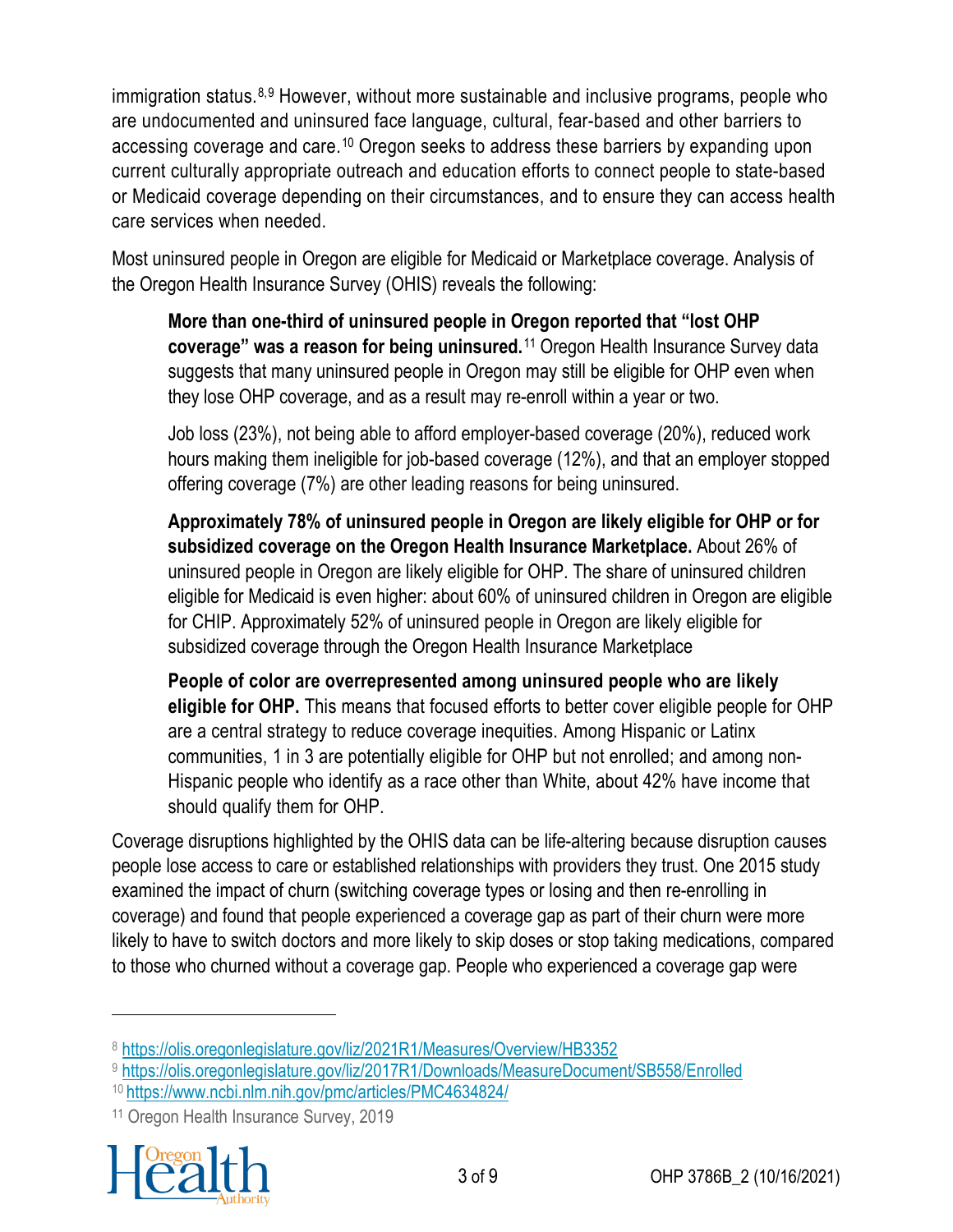also more likely to have reported delaying care due to cost, trouble paying bills, or receiving only fair or poor quality care. In the end, half of those who experienced a coverage gap reported it having a negative impact on their overall health and quality of care (compared to 20 percent for those without a coverage gap).[12](#page-3-0) Furthermore, a 2015 analysis of national data from 2005-2010 estimated that the administrative cost of a person leaving/regaining coverage just one time, including disenrolling and reenrolling, costs between \$400 and \$600 in 2015, an amount which would likely be higher now. [13](#page-3-1)

Oregon aims to extend continuous eligibility for children from birth up to their sixth birthday in alignment with the vision to ensure all children enter school ready to learn. As is documented in Oregon's roadmap for Raise Up Oregon program,<sup>[14](#page-3-2)</sup> increasing early childhood physical and socialemotional health promotion and prevention, and identifying young children with social-emotional, developmental and health care needs early is critical to this vision. Continuous coverage for young children is an important tool to promote consistent access to health care and the preventive services needed to identify and address physical, behavioral, and developmental concerns before they impede a child's performance in school. [15](#page-3-3) Studies demonstrate inconsistent coverage leads to a higher likelihood of unmet medical, prescription and dental needs, a delay in accessing urgent care (14) and a lower likelihood of having a usual source of care and well child care<sup>16,[17](#page-3-5)</sup>. These gaps in access are particularly consequential for the pre-school aged children that Oregon has prioritized, as experts recommend 16 well-child checks before age 6.[18](#page-3-6)

Oregon is also implementing a range of policy solutions to enroll uninsured people in OHP or in subsidized coverage through the Oregon Health Insurance Marketplace. In an effort to streamline and simplify enrollment in assistance programs and improve user experience, Oregon implemented the Oregon Eligibility (ONE) system for MAGI Medicaid/CHIP programs in 2015, and upgraded the system in 2020 to incorporate SNAP, TANF, and Employment Related Daycare (ERDC) programs.[19](#page-3-7)

In 2013, Oregon implemented an expedited enrollment process in accordance with CMS guidance received, in which the state conducted targeted outreach to SNAP recipients who were likely

<span id="page-3-7"></span><span id="page-3-6"></span><sup>19</sup> ONE.oregon.gov is Oregon's single system to apply for health and human services benefits



<span id="page-3-0"></span><sup>12</sup> <https://www.healthaffairs.org/doi/10.1377/hlthaff.2016.0455>

<span id="page-3-1"></span><sup>13</sup> <https://www.healthaffairs.org/doi/10.1377/hlthaff.2014.1204>

<span id="page-3-2"></span><sup>14</sup> <https://oregonearlylearning.com/wp-content/uploads/2019/01/Raise-Up-Oregon-Web-corrected.pdf>

<span id="page-3-3"></span><sup>15</sup> <https://ccf.georgetown.edu/wp-content/uploads/2021/07/Continuous-Coverage-Medicaid-CHIP-final.pdf>

<span id="page-3-4"></span><sup>16</sup> Jennifer E. DeVoe, Alan Graham, Lisa Krois, Jeanene Smith, Gerry L. Fairbrother, "Mind the Gap" in Children's Health Insurance Coverage: Does the Length of a Child's Coverage Gap Matter?, Ambulatory Pediatrics, Volume 8, Issue 2, 2008.

<span id="page-3-5"></span><sup>17</sup> Cassedy A, Fairbrother G, Newacheck PW. The impact of insurance instability on children's access, utilization, and satisfaction with health care. Ambul Pediatr. 2008 Sep-Oct;8(5):321-8. doi: 10.1016/j.ambp.2008.04.007. Epub 2008 Jun 16. PMID: 18922506.

<sup>18</sup> <https://ccf.georgetown.edu/wp-content/uploads/2018/10/Promoting-Healthy-Development-v5-1.pdf>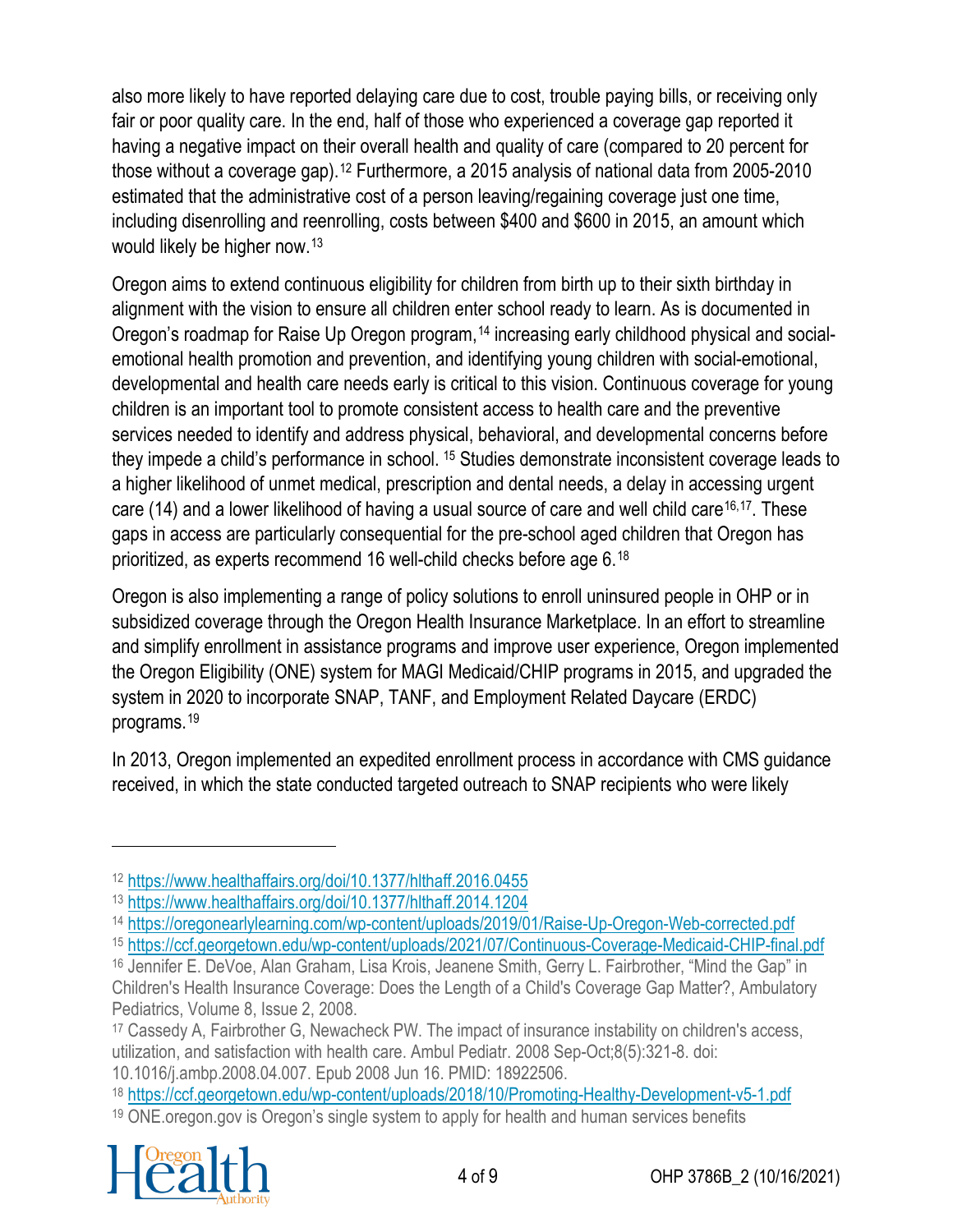eligible but not enrolled in OHP.<sup>[20](#page-4-0)</sup> Analysis of 2021 SNAP membership indicates an estimated 17% of adult (ages 19 and older) SNAP case members with income below 138% FPL (per SNAP household and income calculations) are not enrolled in OHP, and 7% of child (ages 18 or younger) SNAP case members with income below 305% FPL are not enrolled in OHP. This suggests an opportunity to use cross-program data sources to maximize OHP coverage.

## **Proposed strategies**

Given the issues outlined above, it is clear that there are avoidable barriers to coverage and coverage continuity; and that these barriers disproportionately harm people in communities of color and result in health inequities. People of color are more likely be uninsured, and so Oregon is prioritizing closing gaps in the system that cause people to lose coverage or prevent them from signing up in the first place. While the Oregon Legislature has taken steps to expand equitable access to coverage, the strategies described below are designed to address remaining structural barriers to coverage that result in health inequities.

#### **Establish continuous enrollment for children during early years**

#### **1. Provide continuous enrollment for children until their 6th birthday**

Oregon requests to provide continuous enrollment for children through the end of the month in which their 6th birthday falls, regardless of when they first enroll in the Oregon Health Plan, and regardless of changes in circumstances that would otherwise cause a loss of eligibility. Oregon currently exercises the federal option for 12-month continuous enrollment for all children ages 0-18, with provisions to disenroll children who turn 19 or move out of state, per federal requirements. Lengthening this time frame for younger children will stabilize their insurance coverage and thus increase access to early-childhood screenings and necessary treatment.

Consistent OHP coverage will reduce churn in this vulnerable population and allow for more predictable access to care, which is an important driver of improved health. Because many of these children remain eligible for coverage, eliminating churn also reduces state administrative costs and burden for families in application reprocessing. Further, expanding the pool of children who are continuously covered may ultimately reduce per member costs of coverage, as children who stay on OHP longer will have better access to preventive and primary care services that can reduce the need for higher-cost treatments due to delayed care. Increasing the time between eligibility reviews for other family members will further ease the administrative burden on families and increase coverage stability for individuals and families on OHP.

<span id="page-4-0"></span><sup>20</sup> SHO letter dated May 17, 2013, titled "RE: Facilitating Medicaid and CHIP Enrollment and Renewal in 2014"

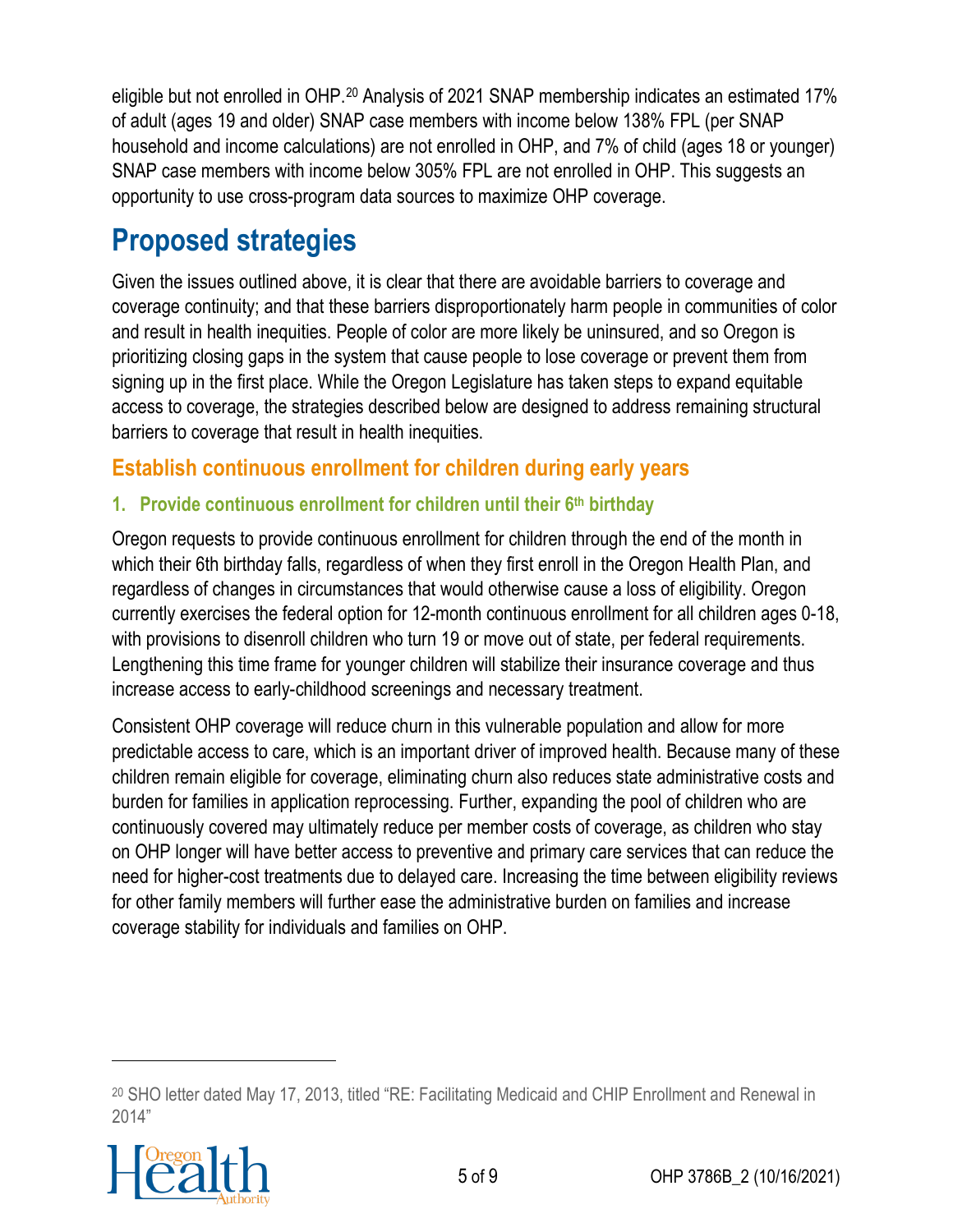#### **Preserve policies that reduce churn for Medicaid members**

#### **2. Establish two-year continuous OHP enrollment for people ages 6 and up**

Oregon also seeks to provide continuous two-year enrollment for children and adults ages 6 and older, regardless of changes in circumstances that would otherwise cause a loss of eligibility. This change will:

- stabilize coverage for older children and adults,
- increase access to primary and preventive services, and
- preserve patients' continuity in accessing ongoing care.

Establishing continuous enrollment and increasing the length of time between eligibility renewals will preserve the coverage continuity gains achieved in the wake of federally enacted COVID relief bills passed in 2020. In 2018 and 2019, nearly 25% of new OHP enrollees had been enrolled in OHP within the previous 6 months. Over the last 6 months of 2020, this rate fell to just 5% of new enrollees. The speed with which people re-enrolled in OHP suggests that they may have been losing OHP coverage despite being eligible. The drop in the new enrollee rate suggests that federal policies enacted around the pandemic to keep people covered successfully reduces Medicaid churn.

#### **Streamline enrollment and eligibility procedures for people seeking other benefits**

#### **3. Provide an expedited OHP enrollment path for people who apply for SNAP benefits**

Oregon requests an expedited OHP enrollment option for people who apply for Supplemental Nutrition Assistance Program (SNAP) benefits. The Oregon Health Authority will identify people who: 1) are part of a SNAP case 2) have income within applicable OHP standards and 3) are not requesting or enrolled in OHP. People will be notified they are eligible to enroll in OHP based on their SNAP information. Those who respond affirmatively and answer minimal questions (to confirm OHP enrollment would not cause disruption to Medicare, Marketplace coverage, or age- and disability-related services) will be enrolled in OHP using the household size and income calculation established by SNAP program policy.

Using SNAP case information for the purpose of Medicaid/CHIP enrollment is supported by CMS in the 2015 SHO # 15-001 letter titled, "RE: Policy Options for Using SNAP to Determine Medicaid Eligibility and an Update on Targeted Enrollment Strategies." The allowance in this SHO letter is limited to case scenarios where treatment of eligibility criteria between SNAP and Medicaid/CHIP align and excludes SNAP households where it differs. Most notably, SNAP households containing "ineligible non-citizens" would be excluded from consideration for expedited Medicaid/CHIP enrollment; many people whose immigration status meets Medicaid/CHIP requirements for full coverage; and all people who would be eligible for CAWEM, Cover All Kids, or eventual Cover All People coverage would be excluded with that allowance. For this reason, Oregon requests waiver provisions to enable OHA to assume applicants' eligibility for OHP based on their SNAP case information even when some data typically used to determine Medicaid eligibility is not available. People who gain OHP coverage through the expedited SNAP pathway will become continuously

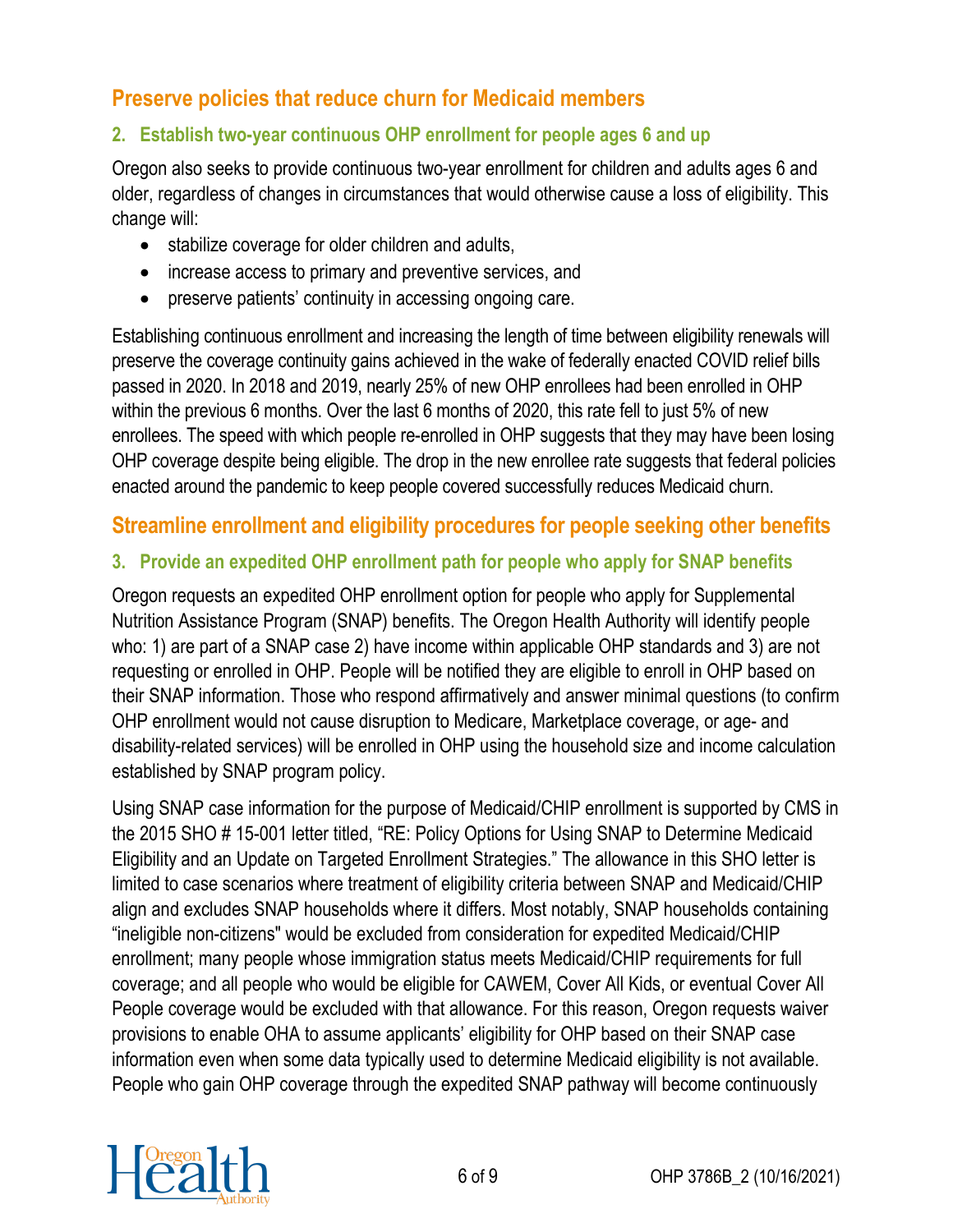eligible for two years upon their initial OHP enrollment. After two years, they will go through the regular OHP redetermination process.

Enrolling SNAP applicants will further ease the burden on families to apply for services from multiple programs. This change should increase enrollment in the Oregon Health Plan and increase the effectiveness of both programs as they collectively meet individuals' and families' needs.

### **What these policies would mean for OHP members**

For people who are eligible but not enrolled in OHP, there will be more outreach and engagement to support enrollment in OHP, ideally in the member's preferred language or by trusted partners and community- based organizations who can assist the member. If the person or family receives other benefits, such as food assistance the Supplemental Nutrition Assistance Program, sometimes called Oregon Trail Card or EBT benefits, but don't have health coverage, they may receive information about enrolling in OHP with minimal requirements for new information.

For children on OHP, continuous enrollment from birth until their sixth birthday means that health insurance coverage and access to familiar providers will remain consistent minimizing disruptions in coverage during critical pre-school years when regular checkups are most important.

For parents and caregivers of children on OHP ages six and up, a two-year continuous enrollment policy means that there will be less worry about whether a small shift in employment or income will cause disruptions in care for children and adults. Parents and other adults on OHP will also benefit from longer periods between renewals, easing stress, reducing the stress of paying for health care and access to familiar providers will remain consistent.

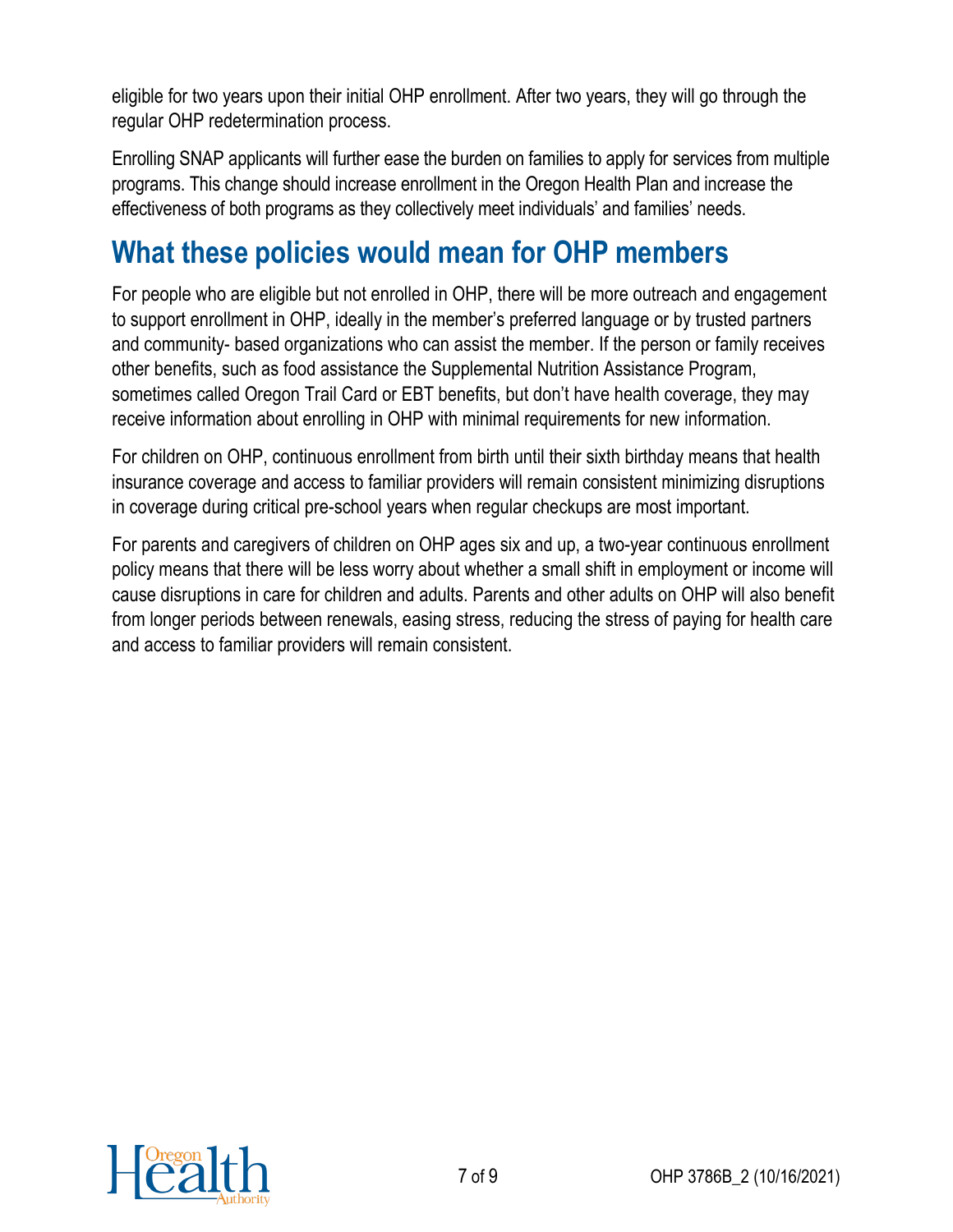# **Appendix A**

## **Additional (non-1115(a) waiver) strategies**

Below are additional complementary strategies Oregon is pursuing to support this work. If necessary, Oregon may pursue 1332 waivers and other mechanisms to implement these strategies.

- 1. Develop commercial insurance market reforms designed to improve coverage continuity and access to care for people who obtain health insurance coverage through the Oregon Health Insurance Marketplace, with an emphasis on policies and strategies that help people and families when they move from Medicaid to commercial coverage, potentially through a 1332 waiver request.
- 2. Extend Medicaid postpartum coverage for people who give birth to 12 months in April 2022 via a state plan amendment (SPA) per the provisions of the American Rescue Plan Act of 2021.
- 3. Ensure CCOs continue to provide ongoing outreach and navigation services that support and retain existing members who remain eligible in advance of redetermination dates and that outreach and engagement efforts are coordinated across programs.
- 4. With the passage of Senate Bill 65<sup>[21](#page-7-0)</sup> during the 2021 Oregon Legislative session, the responsibility for operating the Oregon Health Insurance Marketplace will move to OHA. This transition will allow OHA to more easily identify opportunities to stabilize coverage for people who shift between OHP and the Marketplace coverage.
- 5. Align with other existing state and federal efforts to expand or stabilize health care coverage, including the Oregon Task Force on Universal Healthcare and legislative efforts to explore a state-based public option.[22](#page-7-1)
- 6. Continue implementing Cover All Kids (2017) and Cover All People (2021), complementary initiatives based on the Oregon legislature's commitment to covering people in Oregon currently ineligible for Medicaid due to immigration status.
- 7. Continue implementing the Citizen Alien Waived Emergent Medical (CAWEM) program benefit to include more services that are included in the definition of the emergency benefit and supplement coverage for Cover All people, applying CAWEM funding to emergency services accessed by Cover All People enrollees.

<span id="page-7-1"></span><span id="page-7-0"></span><sup>22</sup> <https://www.oregon.gov/oha/HPA/HP/Pages/Task-Force-Universal-Health-Care.aspx>



<sup>21</sup> <https://olis.oregonlegislature.gov/liz/2021R1/Measures/Overview/SB65>